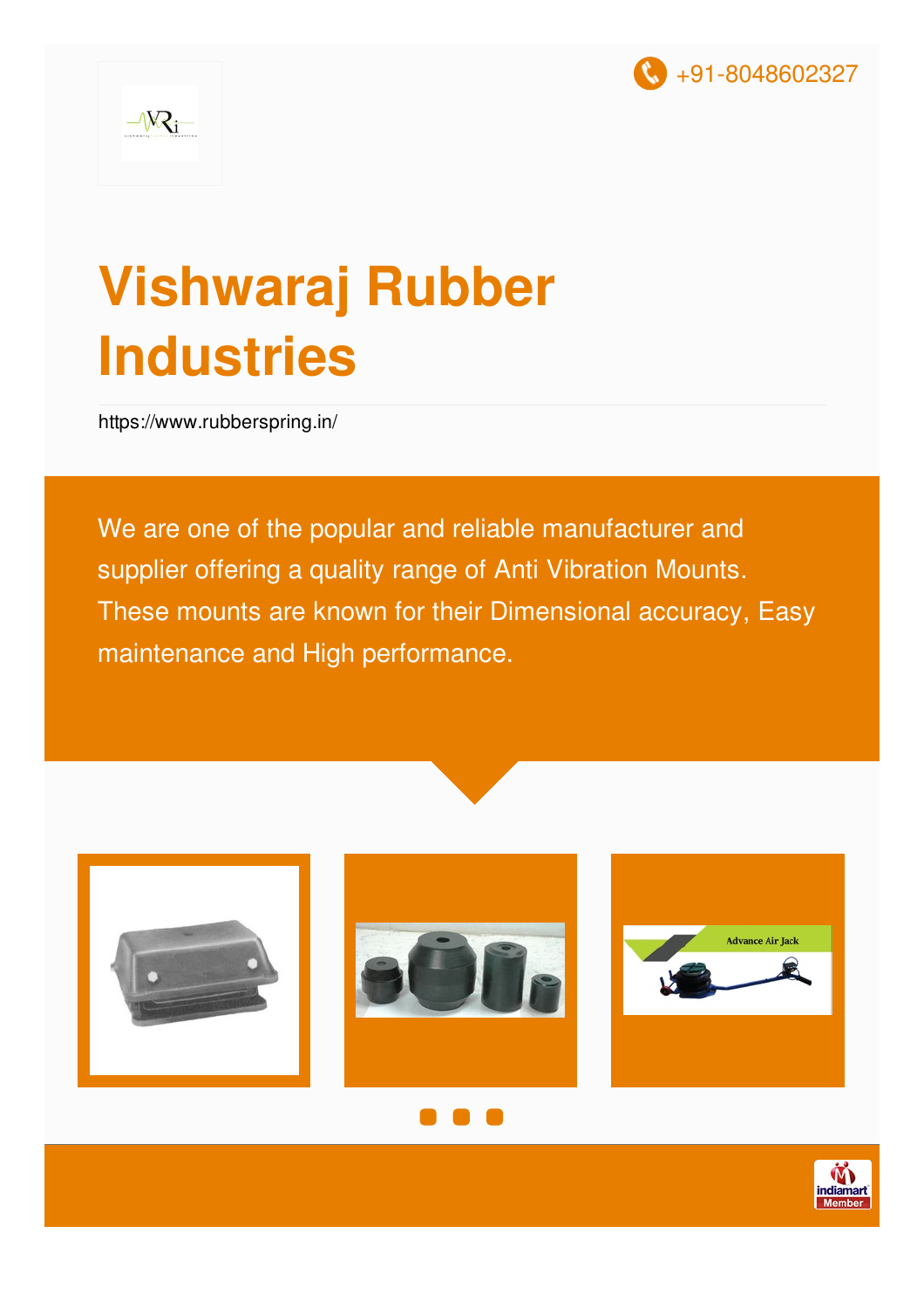#### About Us

Based at Ahmedabad, Gujarat, India, we " **Vishwaraj Rubber Industries**" established in the year **2002**. We have been successful in manufacturing, exporting & trading the absolutely finest range of Rubber Spring, Anti Vibration Mounts, Ceramic Rubber Lagging and many more. Their exclusive range includes Machine Pad, Round Leveling Mounts and Sandwich Mount. We have a sound infrastructure well equipped with all requisite tools and latest machines which enable us to meet the bulk requirements of our clients. Quality is our utmost priority, and we have a team of efficient quality controllers for the same, which supervises the production process and the final products on various parameters. These are specially designed and manufactured keeping in mind the varied requirements of our worldly customers. Till date we have supplied our flawless range of mounts across the globe. Some of the major markets include **Indian Subcontinent, Middle East, East Asia, South East Asia, United State, Europe**. Our honest and sincere efforts are always to achieve maximum client satisfaction by offering all our quality products within the stipulated time frame. For this, our efficient workforce works harder and harder each day, to bring perfection in our consignments. With the help of requisite tools and machinery, they have been successful in delivering all the orders on time, till now. Also, behind all our success and achievements, there is one name...

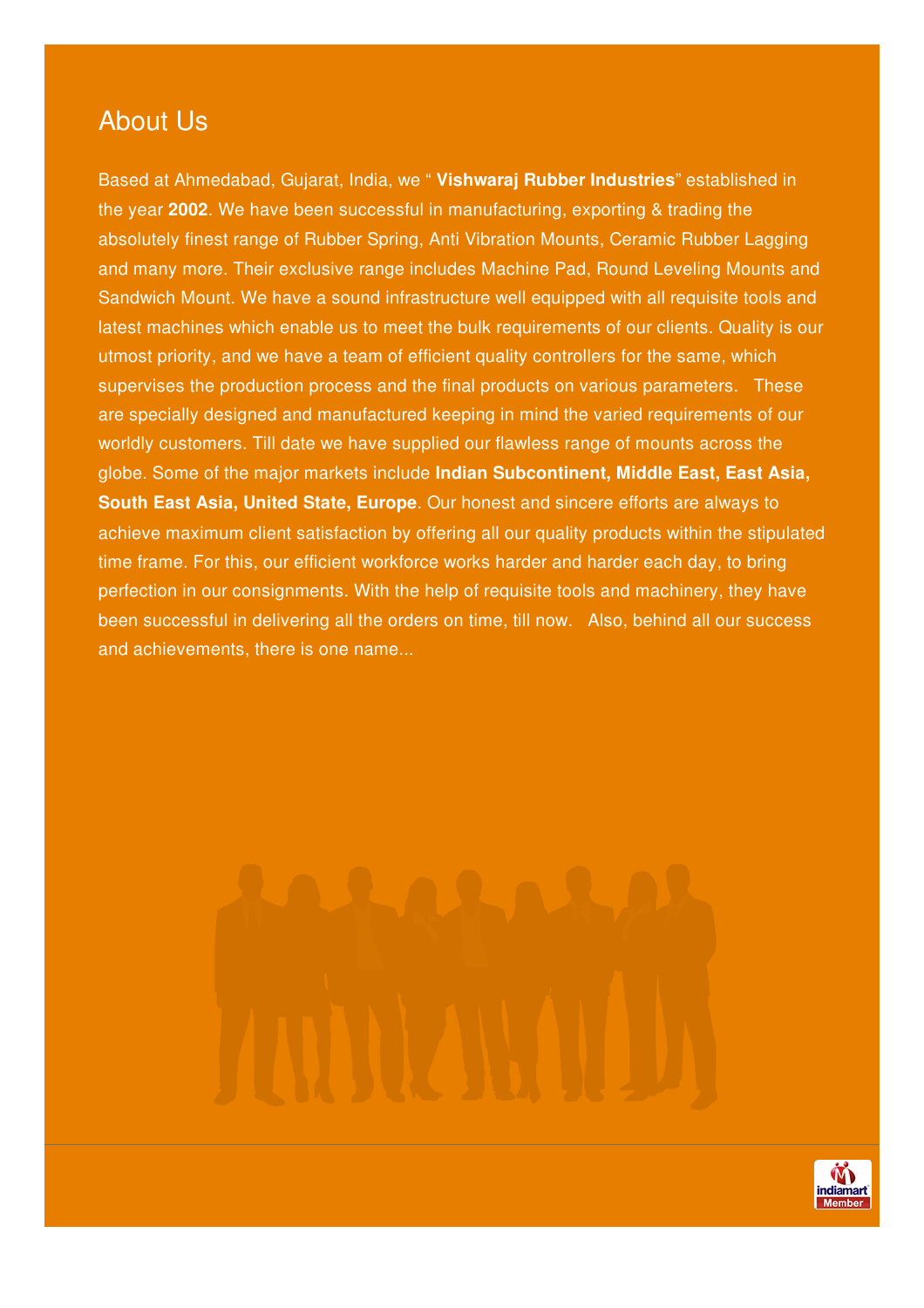#### **ANTI VIBRATION MOUNTS**



**Cushy Foot Mounts** 



Bolt on Wedge Mounts



**Rubber Base Mounts** 



**Bolt On Mount** 

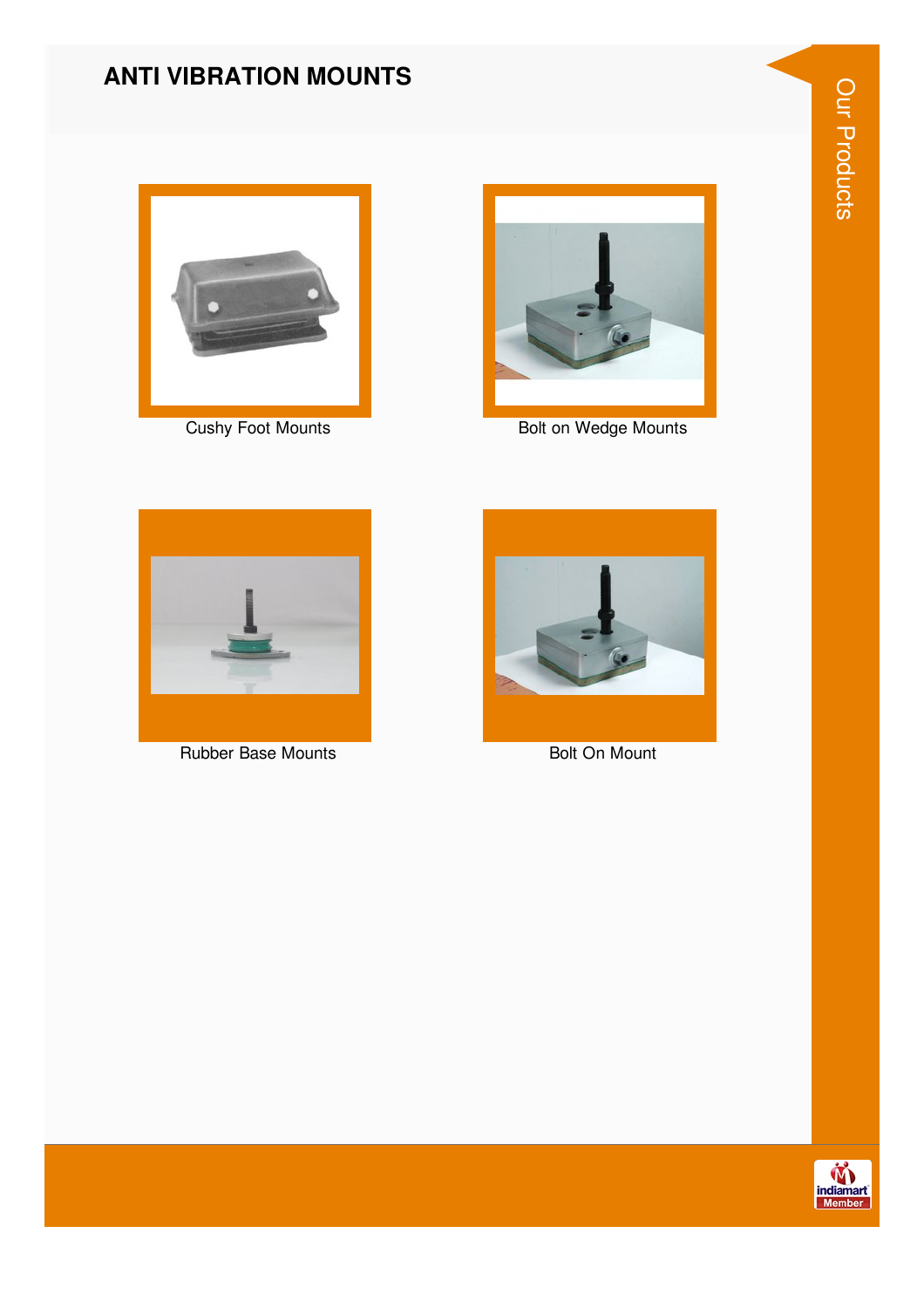#### **RUBBER SPRING**



**Rubber Spring** 



**Fabric Rubber Spring** 



**Fabricated Rubber Spring** 



Air Spring For Car

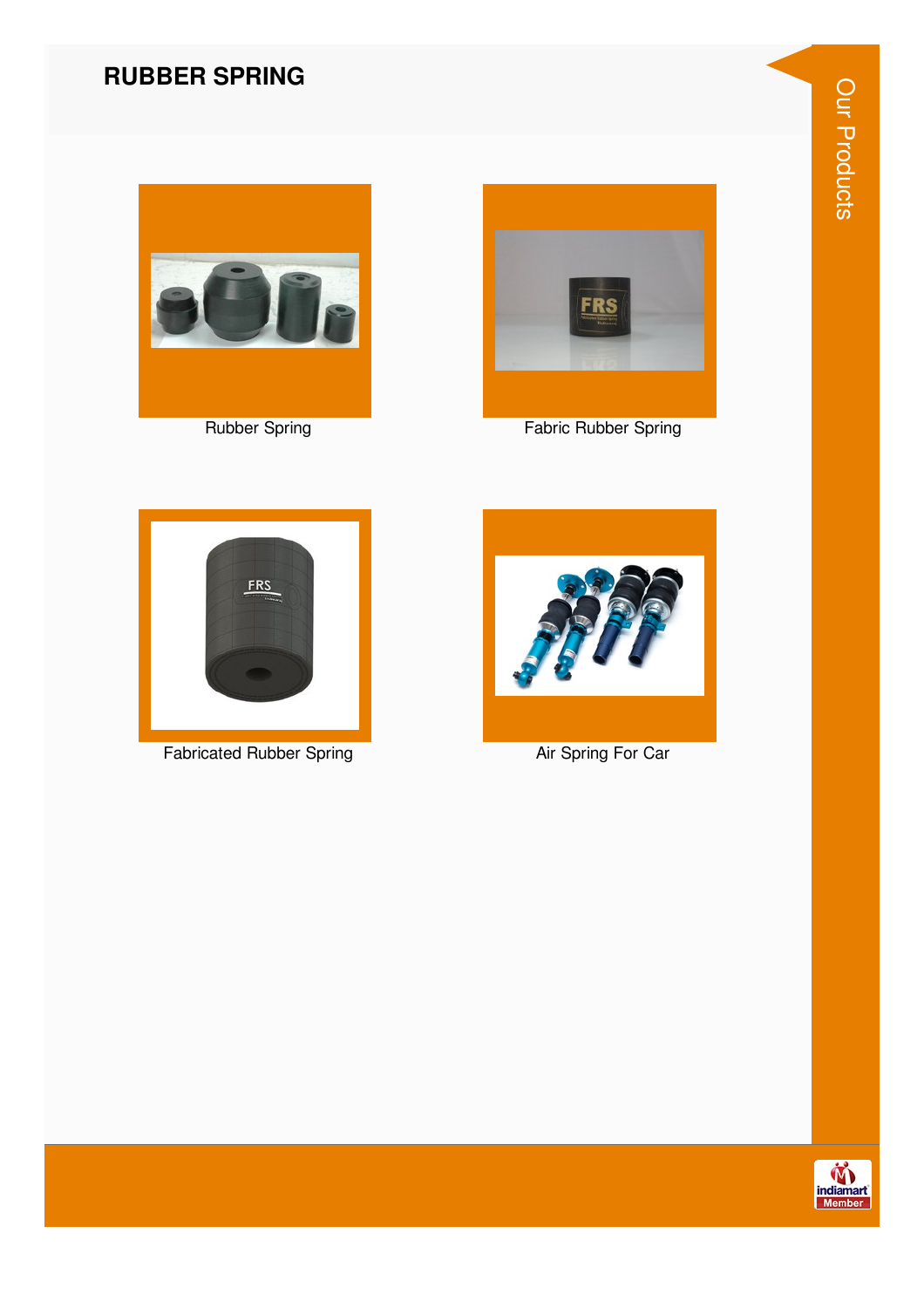#### **AIR JACK & SPRING**





Air Bellow Spring



air spring



Air Spring

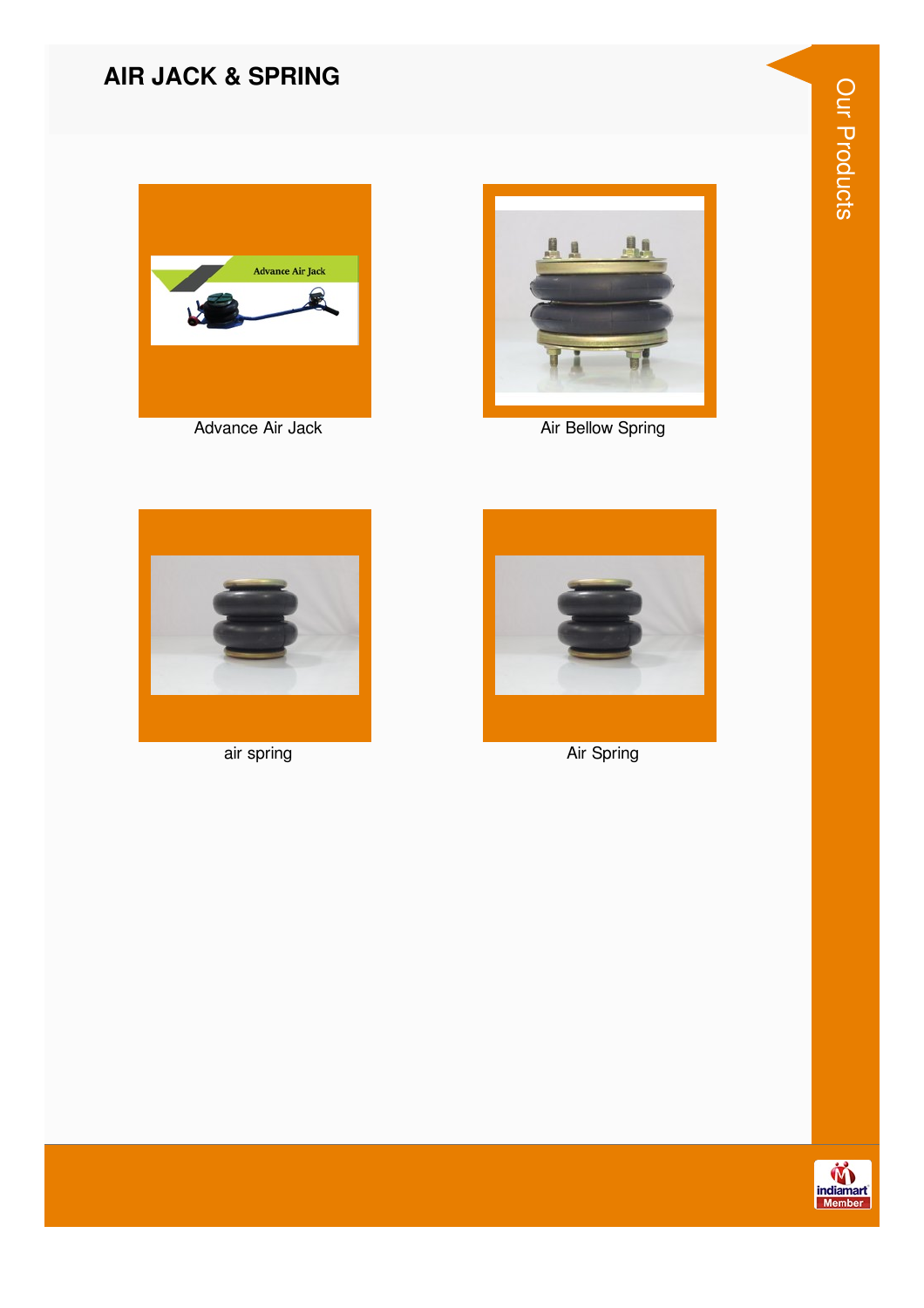#### **AIR SUSPENSION KIT**





Coil Spring Cushion Buffer



Air Suspension Kit



**Spring For Comercial Vehicles** 

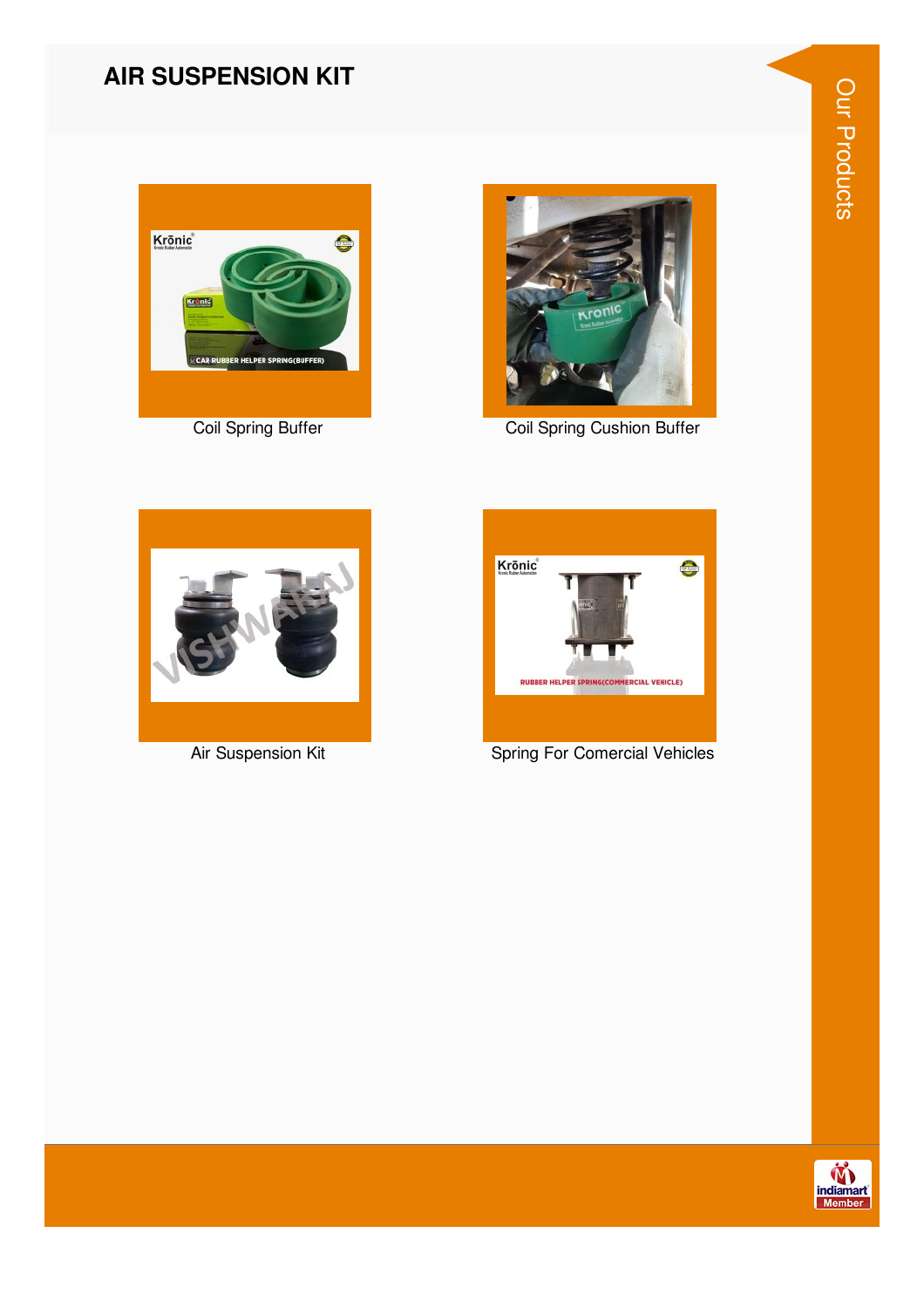# Our Products

#### **ANTI VIBRATION & INDUSTRIAL MACHINE PAD**



**Anti Vibration Pad** 



Industrial Machine Pad



**Vibrating Pad** 

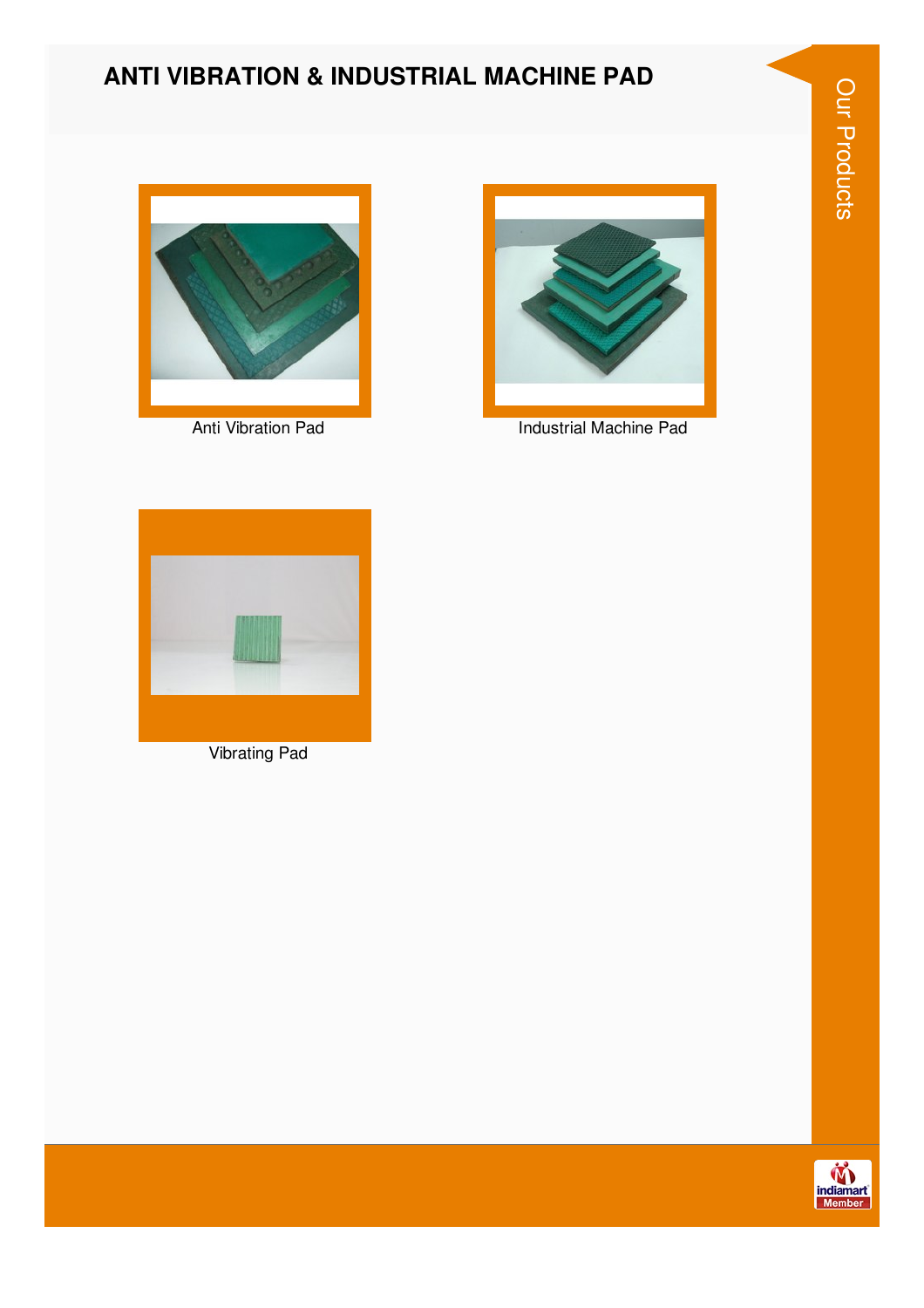# Our Products

#### **RUBBER BELLOW & AIR CLUTCH TUBE**



**Rubber Bellow Spring** 



**Rubber Expansion Bellows** 



Rubber Air Clutch Tube

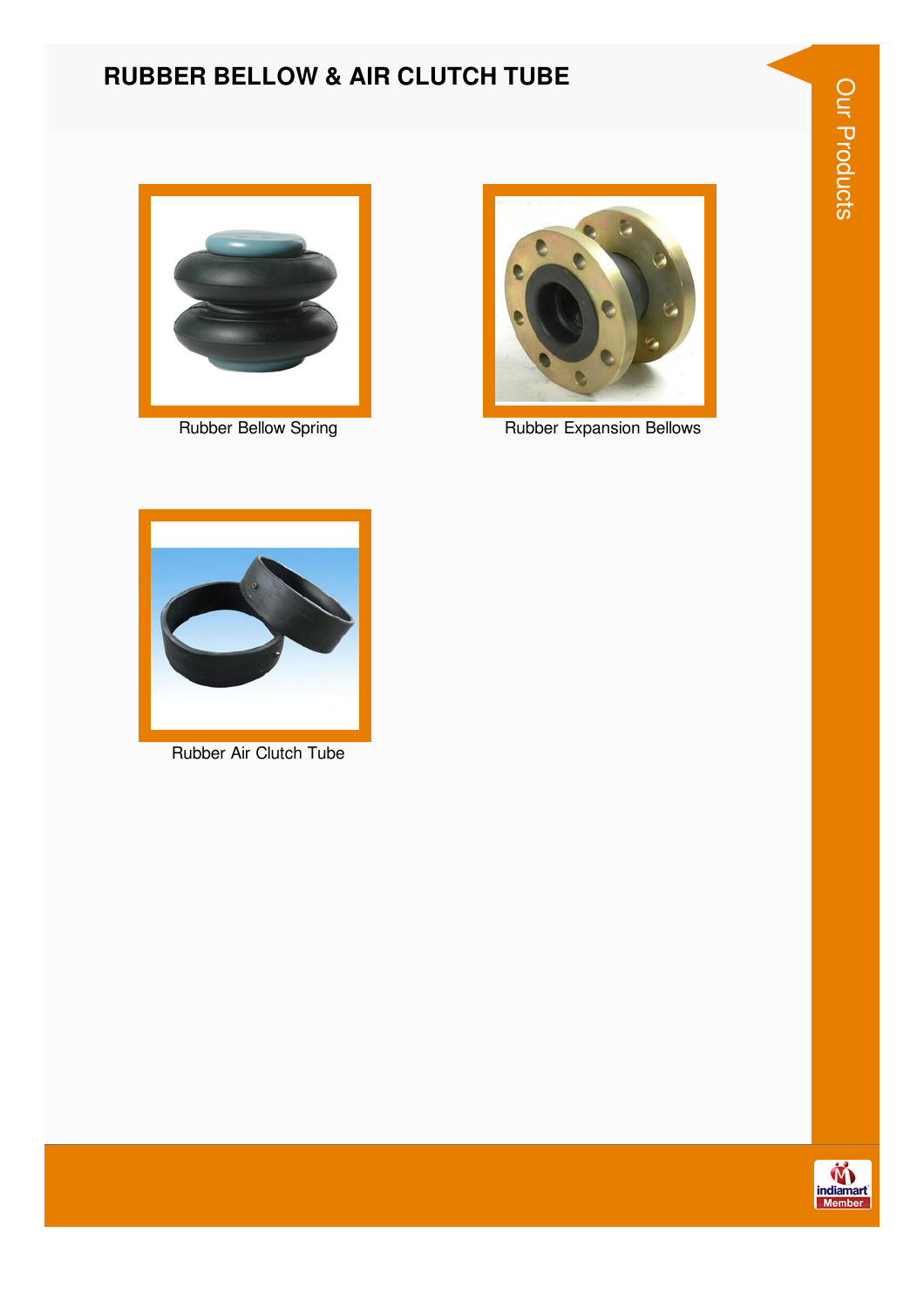#### **OTHER PRODUCTS:**



Steel Plate Round Leveling Mounts



**Ceramic Lagging Sheet** 



Ceramic Rubber Liners



**Helper Spring Rubber** 

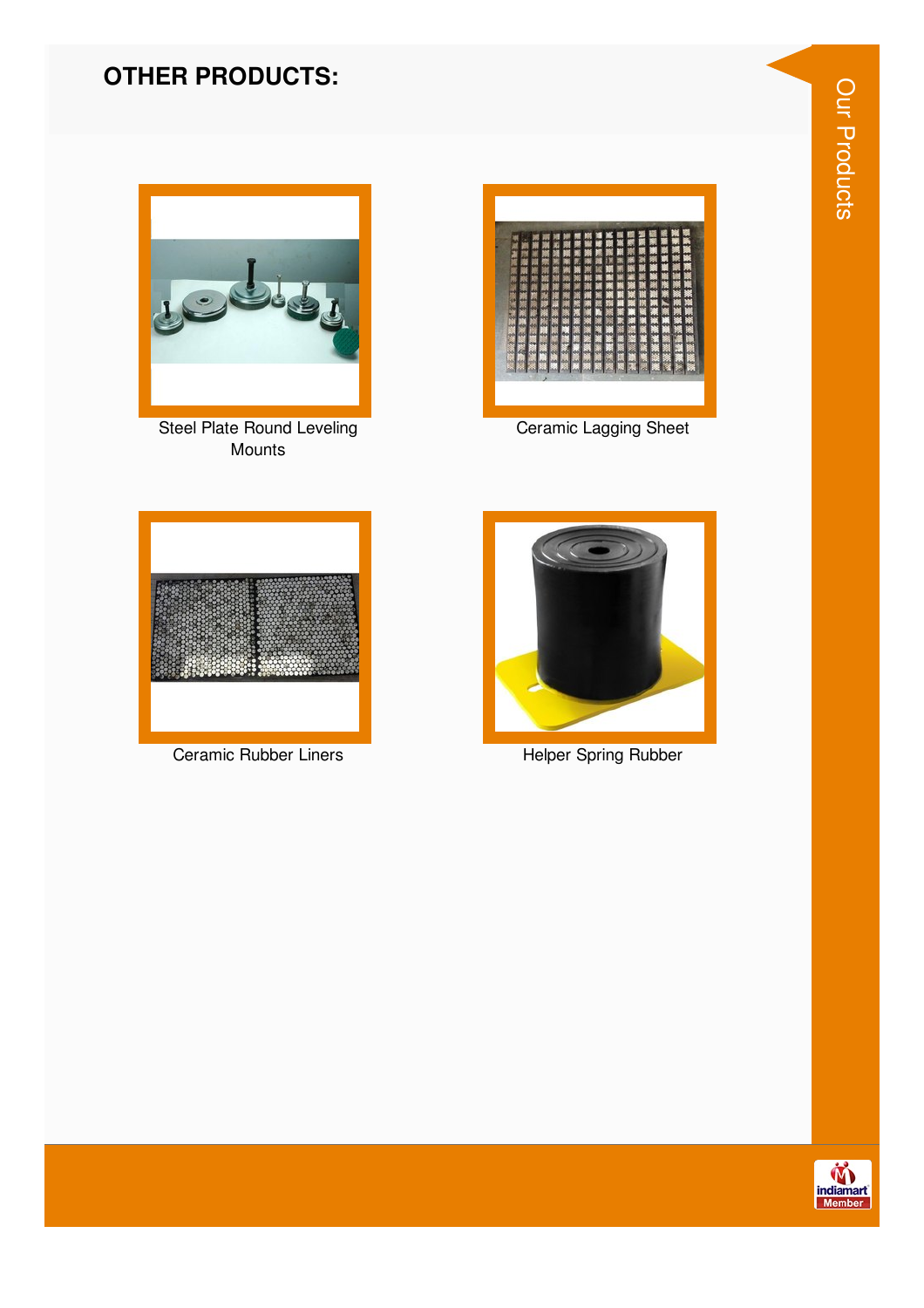#### **OTHER PRODUCTS:**



FabRub Spring For Vibrating Tables



**Expansion Bellow** 



Ceramic Pulley Lagging Rubber Sheet



**Pneumatic Low Rise Lift** 

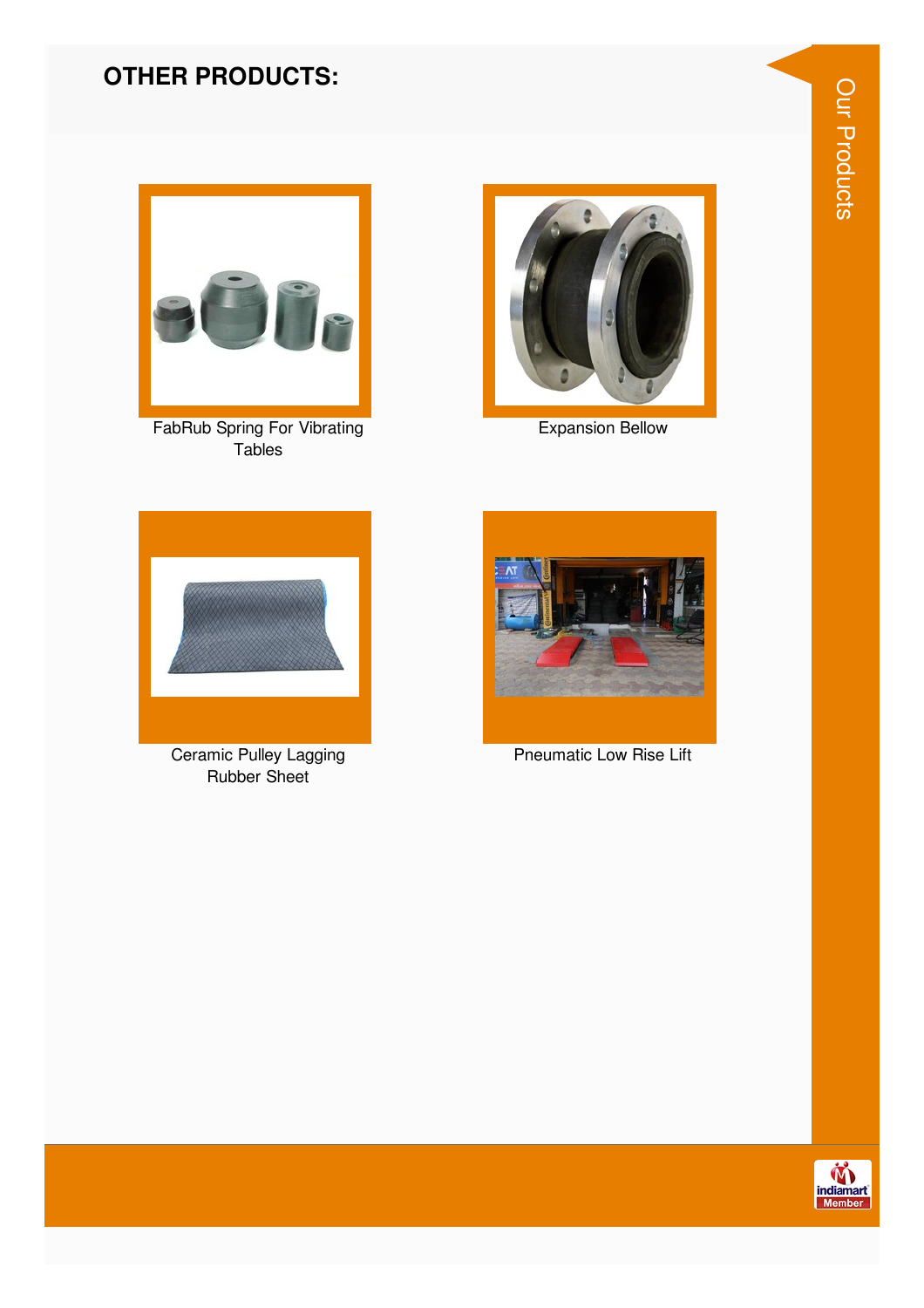### Factsheet



| Nature of Business               | : Exporter and Manufacturer |
|----------------------------------|-----------------------------|
| <b>Total Number of Employees</b> | $: 11$ to 25 People         |
| Year of Establishment            | : 2002                      |
| Legal Status of Firm             | : Individual - Proprietor   |
| Import Export Code (IEC)         | $: 08090***$                |
| GST No.                          | : 24AFEPP4088A1ZO           |